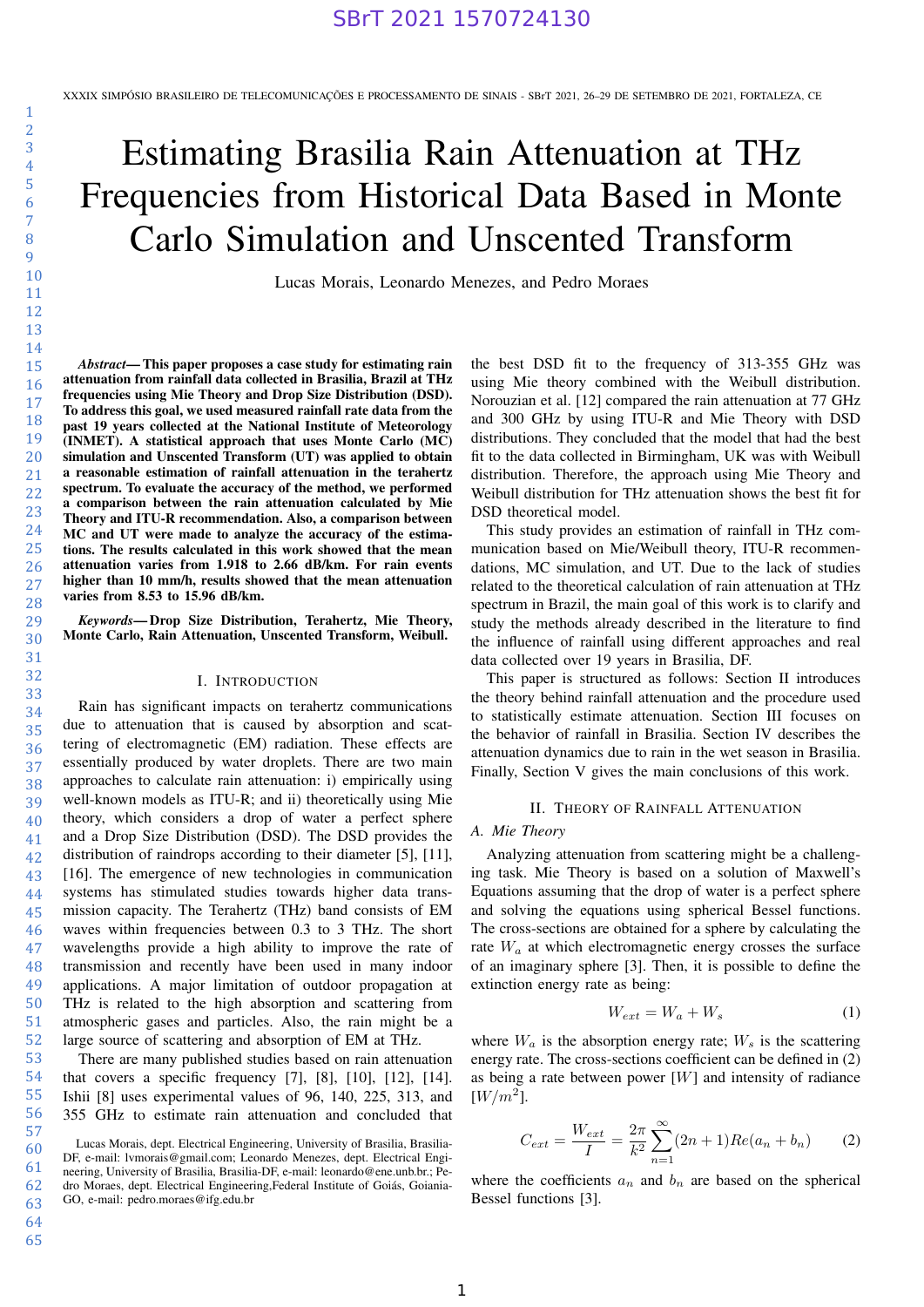#### *B. Drop Size Distribution*

The DSD has been an important topic of research in the last few decades [1], [2], [9], [17]. Norouzian et al. [12] empirically calculated the DSD using measured attenuation data at 77 GHz and 300 GHz and they concluded that the best fit to the real data was using ITU-R and Mie Scattering Theory with the Weibull distribution.

The Weibull distribution was first used to explain rainfall attenuation in 1982 by Sekine and Lind [14]. Where the parameters  $N_0$ ,  $\eta$ , and  $\sigma$  were fitting by real data and R is the rainfall rate given in mm/h. Norouzian et al. [12] used the data collected to the 77 GHz and 300GHz to fit the parameters in (3) and (4).

$$
N(D) = N_0 \frac{\eta}{\sigma} \left(\frac{D}{\sigma}\right)^{\eta - 1} \exp\left[-\left(\frac{D}{\sigma}\right)^{\eta}\right]
$$
 (3)

$$
N_0 = 1100R^{0.53} \t m^{-3}\n\eta = 0.9R^{0.05}\n\sigma = 0.24R^{0.2} \t mm
$$
\n(4)

#### *C. Rainfall Attenuation*

Using Mie theory and the concepts presented by Olsen [13], it is well-known that the rain attenuation can be calculated by integrating (5) over all raindrop diameters.

$$
A\left(\frac{db}{km}\right) = 4.343 \int_0^{a_{max}} C_{ext}(a,\lambda,m) N(a,R) da \qquad (5)
$$

Where  $N(a,R)$  is the DSD which is the number of drops per unit of volume and diameter of drops and the variables a,  $\lambda$ , and m are respectively the diameter of a rain drop, wavelength, and refractive index . Applying  $(2)$ ,  $(3)$ ,  $(4)$ , and  $(5)$ , it is possible to calculate a theoretical value for rainfall attenuation in a range of THz frequency.

The classical approach to find attenuation is using the empirical model from ITU-R [15] that describes rainfall attenuation throughout 1 to 1000 GHz. Equation 6 shows the ITU-R model to calculate the attenuation due to rain. The parameters  $k$  and  $\alpha$  depend on the frequency and polarization.

$$
A_{ITU} = kR^{\alpha} \tag{6}
$$

## *D. Statistical Methods*

In order to achieve an estimation of rain attenuation with data collected at INMET, we used two simulation approaches: i) Monte Carlo based on the distribution of rainfall rates throughout the wet season [6]. ii) Unscented Transform, which can give an estimation of rain attenuation based on few simulations with calculated weights [4].

# III. CALCULATED ATTENUATION IN BRASILIA, DF, BRAZIL

#### *A. Rainfall Data in Brasilia*

It is crucial to know the rainfall behavior throughout the year and seasons to correctly analyze and predict rainfall

attenuation. Therefore, a third important phase of this work is based on the analyses of data collected at the National Institute of Meteorology (INMET). The rainfall rate was collected in Brazil between 2001 and 2019 at the weather station localized in Brasilia, Brazil (latitude: −15.789343, Longitude: −47.925756, Height: 1160.9 m). Fig. 1 shows the total volume of rain and the mean rate of rainfall throughout 19 years of data. It is interesting to note that April is not the rainiest month by analyzing the total volume of rain, but it has the greatest mean rate in  $mm/hr$ . The rainfall intensity is classified according to the rate of precipitation. The following categories are used to classify rainfall intensity:

- Light Rain:  $R \leq 2.5$  mm/h
- Moderate Rain:  $2.5 \le R \le 10$  mm/h
- Heavy Rain:  $10 \leq R < 50$  mm/h
- Violent Rain:  $R \geq 50$  mm/h



Fig. 1. Total Volume and Mean Rate of Rainfall Between 2001-2019

Figure 1 shows that the dry season in Brasilia is from May to September. Even though there is some rain throughout the dry season, it is clear by analyzing the data that they are quite rare events. To analyze the attenuation throughout the wet season, we collected the rainfall data from October to April. Fig. 2 shows the histogram and the cumulative distribution function (CDF) of 19 years of rainfall versus the rain rate measured in  $mm/h$  for the months from October to April. Most events of rain, more precisely 86.62  $\%$ , occur at the range of 0 to 5  $mm/h$ , and an event of heavy rain, which is rain above 10  $mm/hr$ , has the probability of 5.41 % occurring during the wet season.

The rainfall needs to be studied in its extreme cases to predict damage attenuation. Figure 3 shows the PDF of all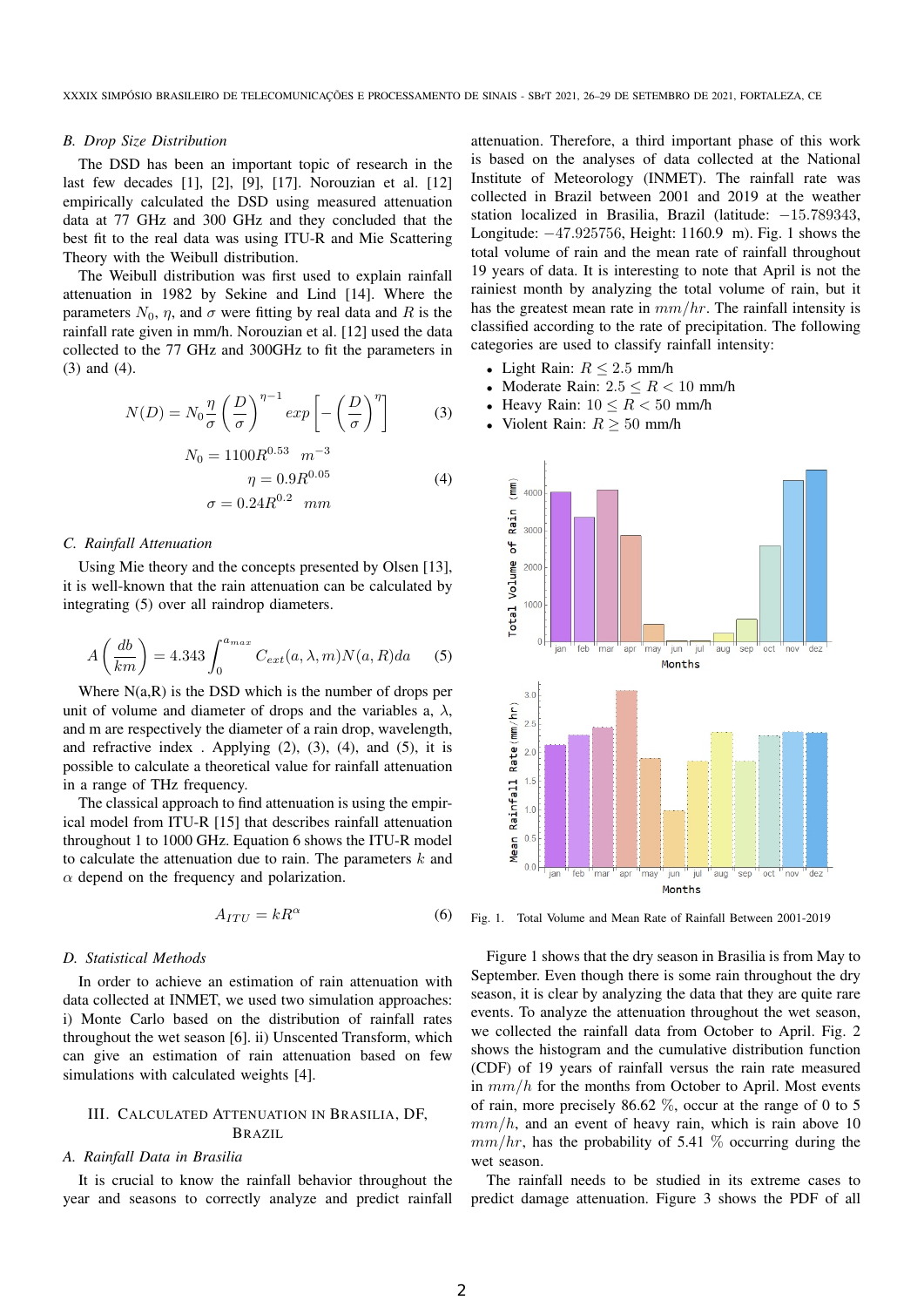

Fig. 2. PDF with several rainfall events throughout the wet season (October to April) along 2001 to 2019 and CDF of Rainfall rate in  $mm/hr$ . The histogram contains the Unscented Transform points (UT).



Fig. 3. PDF with several rainfall events throughout the wet season (October to April) along 2001 to 2019 for events of rain above 10 mm/h. The PDF contains the Unscented Transform points (UT).

rainfall with a rate above 10 mm/h that occurs from October to April throughout 19 years of data. The UT points were also plotted in Fig.2 and Fig.3.

#### IV. RAINFALL ATTENUATION

## *A. Mean Attenuation in the Wet Season*

To analyze the dynamic of rainfall in Brasilia, it is important to observe the absence of rain between the months of May to September, which is the dry season in the Midwest of Brazil. Considering the events of rain between these months rare, it is not necessary to analyze the dynamics of attenuation due to rain throughout these months.

The method used to estimate the attenuation was done by Monte Carlo simulation and Unscented Transform. By using Monte Carlo, the Probability Distribution Function (PDF) of the wet season (October to April) was collected and then used as input data for the attenuation function calculated by (5) using Mie/Weibull theory and as an input in (6) that uses the ITU-R recommendation. The seven UT points based on the rain rate distribution (Fig.2/ Fig.3) were used as input and a comparison between both approaches is disposed in Fig.4, which shows the attenuation as a function of frequency for MC and UT methods. Fig.4a shows the attenuation calculated from Mie/Weibull theory and Fig.4b from ITU-R data.



Fig. 4. (a) Mean attenuation versus frequency in the wet season by using Mie/Weibull theory. (b) Attenuation versus frequency in the wet season by using ITU-R theory.

The mean attenuation disposed in Fig.4 is not enough to have a complete picture about the behavior of attenuation due to rain in Brasilia, DF. The amount of dispersion in the values is also an important parameter to have a better idea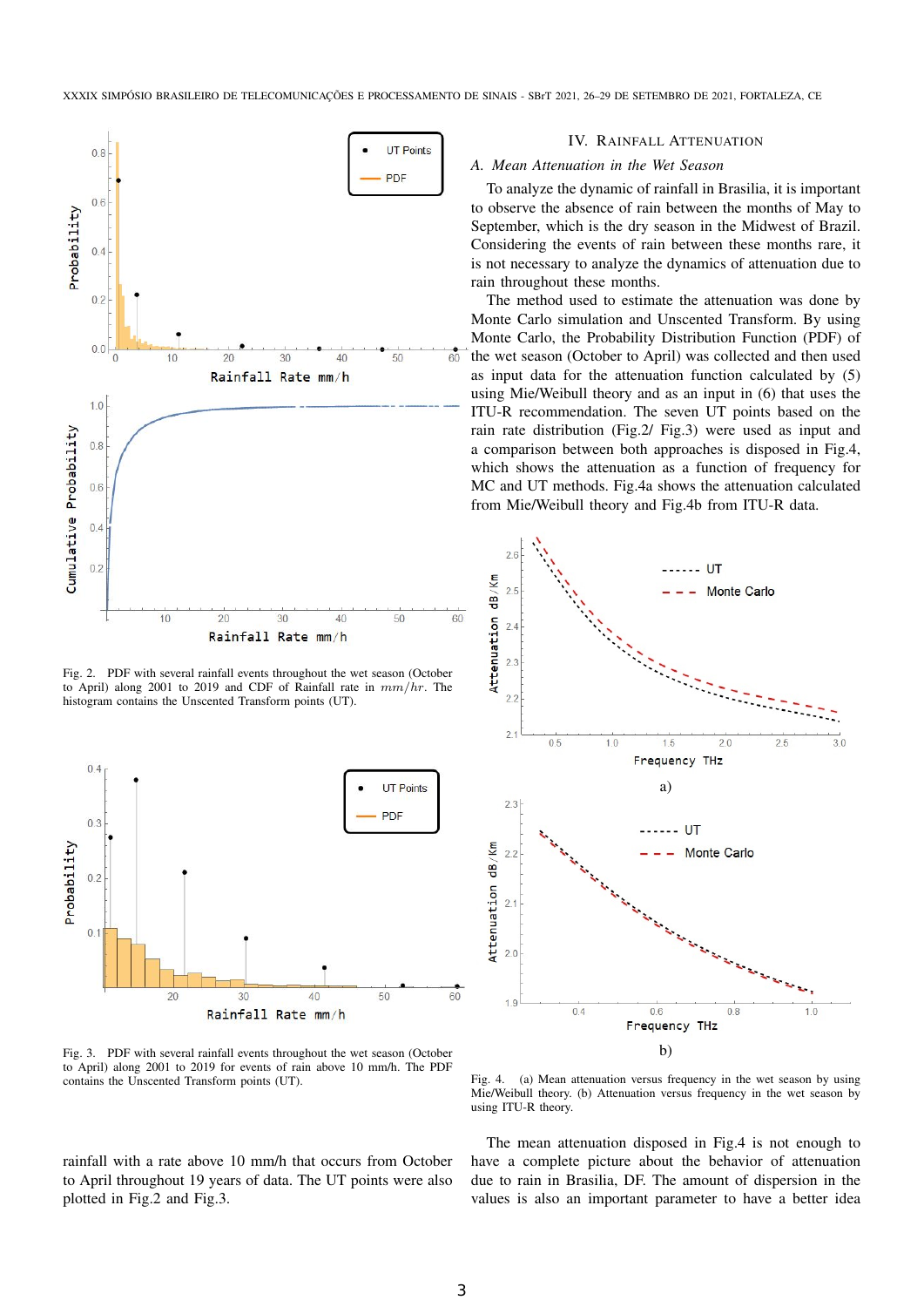of attenuation. Tab.I shows a comparison for values of mean and standard deviation (SD) using MC and UT methods for attenuation values that were calculated using (5), which is Mie/Weibull theory. Table II shows the same information, but now calculated using (6), which is ITU-R.

Fig. 5 is the smooth probability distribution that was calculated using MC and Mie/Weibull Theory. It shows how the probability distribution of attenuation is varying for some THz frequencies. As expected, the attenuation tends to decrease as the frequency increase for terahertz applications.

TABLE I MEAN ATTENUATION AND SD USING MIE/WEIBULL THEORY, MONTE CARLO, AND UT FOR TERAHERTZ FREQUENCIES

| Freq Thz | Mean MC | Mean UT | Std.Dev MC | Std.Dev UT |
|----------|---------|---------|------------|------------|
| 3.       | 2.161   | 2.137   | 3.198      | 3.255      |
| 2.142    | 2.217   | 2.192   | 3.277      | 3.325      |
| 1.578    | 2.274   | 2.249   | 3.355      | 3.396      |
| 1.035    | 2.375   | 2.349   | 3.492      | 3.522      |
| 0.625    | 2.513   | 2.486   | 3.691      | 3.712      |
| 0.517    | 2.561   | 2.533   | 3.768      | 3.787      |
| 0.3      | 2.666   | 2.635   | 3.981      | 3.998      |

TABLE II MEAN ATTENUATION AND SD USING ITU-R, MONTE CARLO, AND UT FOR TERAHERTZ FREQUENCIES

| Freq Thz | Mean MC | Mean UT | Std.Dev MC | Std.Dev UT |
|----------|---------|---------|------------|------------|
|          | 1.918   | 1.925   | 2.084      | 2.058      |
| 09       | 1.944   | 1.951   | 2.096      | 2.068      |
| 0.8      | 1.974   | 1.982   | 2.114      | 2.085      |
| 0.7      | 2.011   | 2.019   | 2.141      | 2.111      |
| 0.6      | 2.055   | 2.063   | 2.179      | 2.148      |
| 0.5      | 2.108   | 2.116   | 2.231      | 2.200      |
| 0.4      | 2.171   | 2.179   | 2.302      | 2.269      |
| 0.3      | 2.238   | 2.246   | 2.388      | 2.355      |



Fig. 5. Smooth PDF of rain attenuation for some THz frequencies based on Monte Carlo simulation.

# *B. Mean Attenuation for Extreme Events*

As already observed, attenuation due to scattering and absorption in THz frequencies is a major limitation to the application of these technologies. To fully understand the behavior of a system working on these frequencies, it is necessary to comprehend the attenuation response due to extreme cases. Extreme cases can be understood as events of rainfall with a rate greater than 10 mm/h. The probability of a rain event of this magnitude is around 5.41% in the wet season.

Fig. 6 is the mean attenuation of extreme events over wet season using Mie/Weibull and ITU-R. As expected, the divergence between ITU-R and Mie/Weibull grows for extreme events. Table III shows the mean and SD calculated for some THz frequencies using Mie/Weibull. Also, it shows a comparison of mean and SD between MC and UT methods. Table IV shows the same parameters but now calculated using ITU-R recommendations. Figure 7 shows the probability distribution of attenuation for some frequencies at THz spectrum using Mie/Weibull theory. As expected, the attenuation curve goes to the right showing that the mean attenuation is increasing as the frequency decreases.



Fig. 6. (a) Mean attenuation versus frequency for extreme cases in the wet season by using Mie/Weibull theory. (b) Attenuation versus frequency for extreme cases in the wet season by using ITU-R theory.